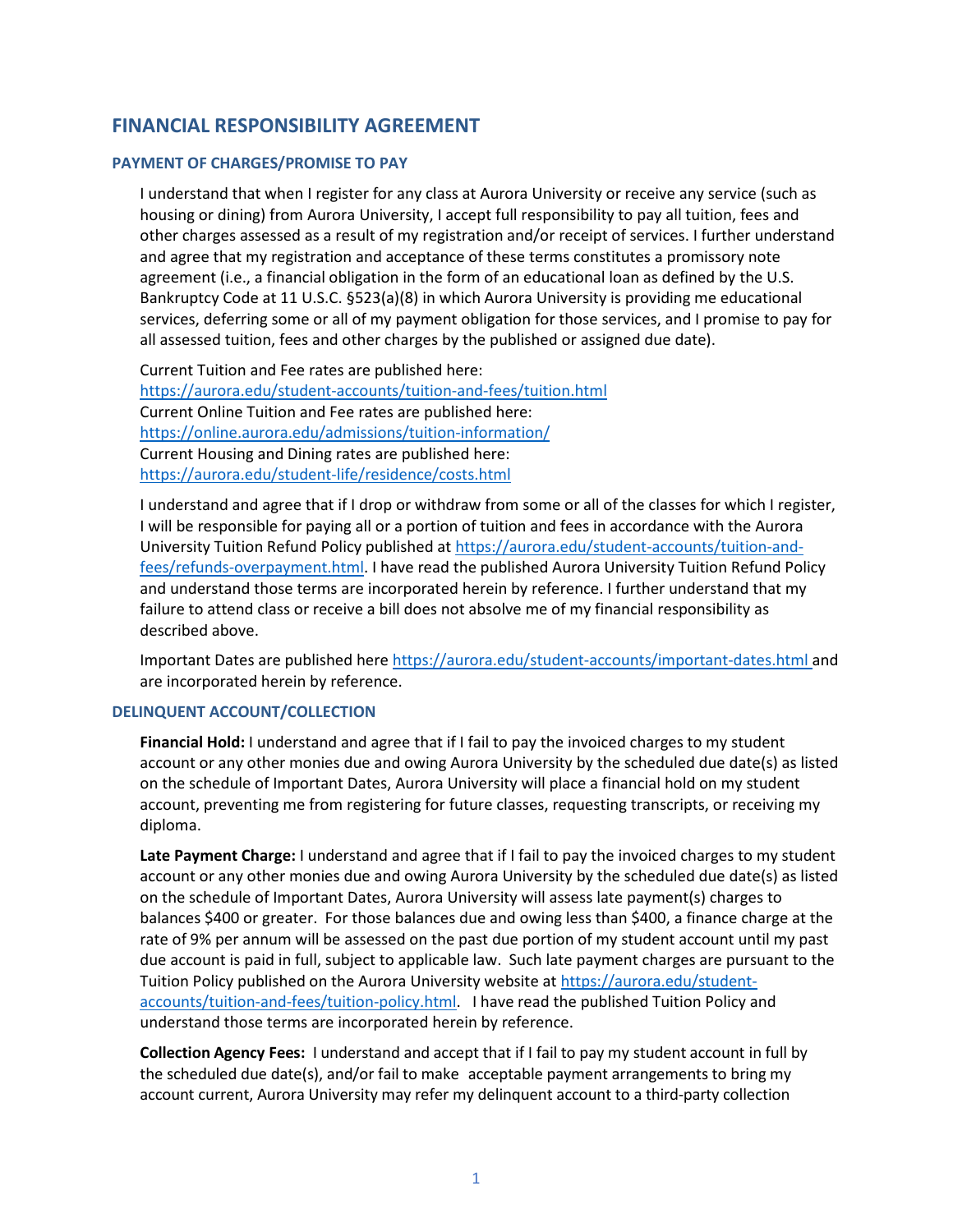agency. I further understand that if Aurora University refers my student account balance to a such a third-party collection agency, a collection fee will be assessed and due in full at the time of the referral to the third party. The collection fee will be calculated at the maximum amount permitted by applicable law, which can be as high as 50%. For purposes of this provision, the third party may be a licensed debt collection company or an attorney. If a lawsuit is filed to recover an outstanding balance, I shall also be responsible for any costs associated with the lawsuit such as court costs or other applicable costs. Finally, I understand that my delinquent account may be reported to one or more of the national credit bureaus.

## **COMMUNICATION**

**Method of Communication:** I understand and agree that Aurora University uses e-mail to my university student email account as an official method of communication with me, and that therefore, I am responsible for reading the e-mails I receive from Aurora University on a timely basis.

**Telephone Consumer Protection Act (TCPA) Consent:** I authorize Aurora University, or any agent or servicer of my account, to contact me regarding my student account or educational loan using any contact information I have provided, including e-mail addresses, cell phone numbers and landline numbers. I give my consent for Aurora University to use this information in any manner consistent with information I have provided, including mail, telephone, e-mails, or text messages. I expressly consent to any such contact being made by the most efficient technology available, including automated dialing, e-mailing, and/or artificial pre-recorded voice messages or text messages, even if I am charged for the contact.

**Updating Contact Information:** I understand and agree that I am responsible for keeping Aurora University records up to date with my current physical addresses, email addresses, and phone numbers by promptly making such changes in WebAdvisor or other student information portal or by sending such changes to [reg@aurora.edu](mailto:reg@aurora.edu) from my university student email account. Upon leaving Aurora University for any reason, it is my responsibility to provide Aurora University with updated contact information for purposes of continued communication regarding any amounts that remain due and owing to Aurora University.

### **FINANCIAL AID**

I understand that aid described on my Financial Aid Award Letter may not represent actual or guaranteed payment, but is an estimate of the aid I may receive if I meet all requirements stipulated by that aid program.

I understand financial aid will only be credited to account balances (including tuition, fees, housing and dining, and other charges) after my financial aid file is completed in the Office of Financial Aid and loan funds have been secured. Late payment charges will be added to account balances for which financial aid has not yet been credited by the published payment due date(s).

I understand that my Financial Aid Award is contingent upon my continued enrollment and attendance in each class upon which my financial aid eligibility was calculated. If I drop any class before completion, I understand that my financial aid eligibility may decrease, and some or all of the financial aid awarded to me may be revoked. I understand that should I receive a refund of a credit and my financial aid is subsequently reduced, additional charges are incurred, or I withdraw from all courses, I understand and agree I am responsible for paying any resulting balance due and payable to Aurora University.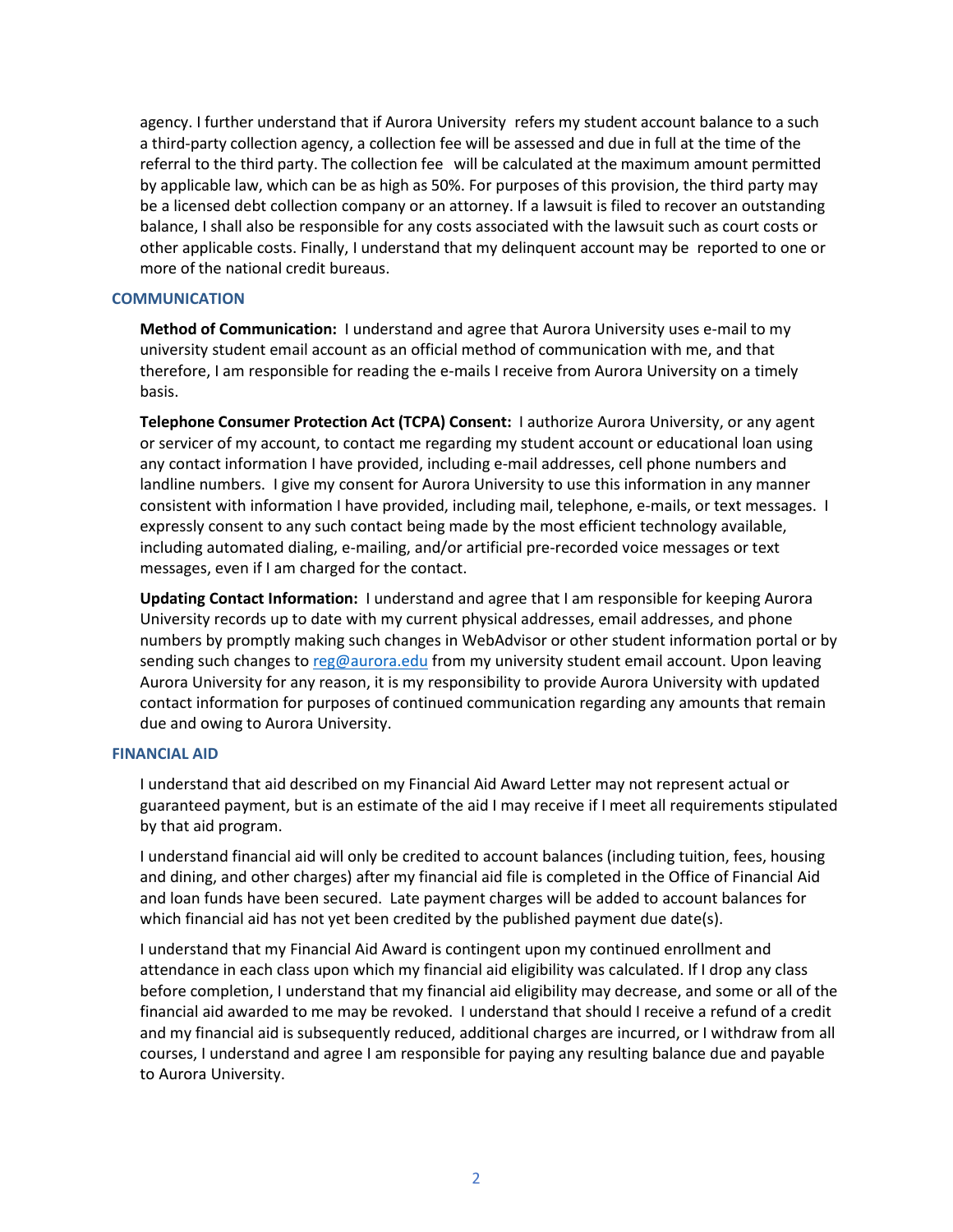I understand that any federal Title IV financial aid that I receive, except for Federal Work Study wages, will first be applied to any outstanding balance on my account for tuition, fees, housing and dining. Title IV financial aid includes, but is not limited to, aid from the Pell Grant, Supplemental Educational Opportunity Grant (SEOG), Direct Loan, PLUS Loan, and TEACH Grant programs. I authorize Aurora University to apply my Title IV and/or other federal and state financial aid to other charges assessed to my student account such as parking permits, bookstore charges, and any other education related charges, subject to program limitations. I understand that this authorization is voluntary and will remain in place for the duration of the academic year. I further understand that this authorization will remain in effect until I rescind it and that I may withdraw it at any time by emailing the Aurora University Student Accounts Office a[t student.accts@aurora.edu](mailto:student.accts@aurora.edu) from my Aurora University email account. Such changes would take effect as of the date the request is received by the university and are not retroactive. I understand that I may refuse to authorize any individual item.

#### **PRIZES, AWARDS, SCHOLARSHIPS, GRANTS**

I understand that all prizes, awards, scholarships and grants awarded to me by Aurora University or third-party organizations will be credited to my student account and applied toward any outstanding balance. I further understand that my receipt of a prize, award, scholarship or grant is considered a financial resource according to federal Title IV financial aid regulations (regardless if funds are sent directly to Aurora University or to me personally), and may therefore reduce my eligibility for other federal and/or state financial aid (i.e., loans, grants, Federal Work Study) which, if already disbursed to my student account, must be reversed and returned to the aid source.

#### **METHOD OF BILLING**

I understand Aurora University uses electronic billing (e-bill) as its official billing method, and therefore I am responsible for viewing and paying my student account e-bill by the scheduled due date. I further understand that failure to review my e-bill does not constitute a valid reason for not paying my bill on time.

E-bill information is available here[: https://ebill.aurora.edu/C20394\\_tsa/web/login.jsp.](https://ebill.aurora.edu/C20394_tsa/web/login.jsp)

#### **BILLING ERRORS**

I understand that administrative, clerical or technical billing errors do not absolve me of my financial responsibility to pay the correct amount of tuition, fees and other associated financial obligations assessed as a result of my registration at Aurora University.

#### **RETURNED PAYMENTS/FAILED PAYMENT AGREEMENTS**

If a payment made to my student account is returned by the bank for any reason, I agree to repay the original amount of the payment plus a returned payment fee of \$25.00, subject to applicable law. I understand that multiple returned payments and/or failure to comply with the terms of any payment plan or agreement I sign with Aurora University may result in cancellation of my classes and/or suspension of my eligibility to register for future classes at Aurora University.

#### **PREPAYMENT**

I understand and agree that if I establish a history of delinquent payments, I may be required to prepay tuition and other charges for any future registration with the university.